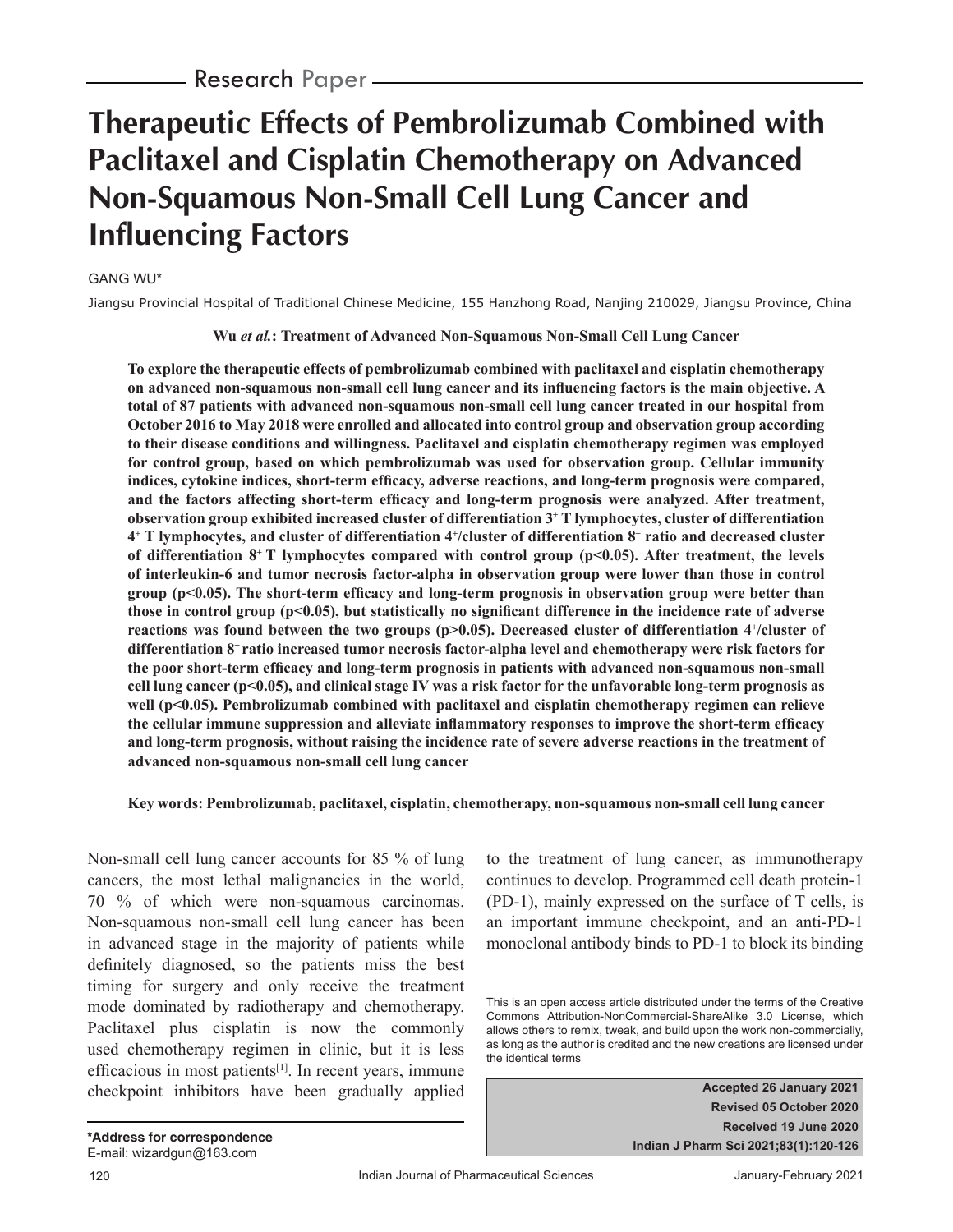to programmed death receptor-ligand 1 (PD-L1) and PD-L2 and remove the immunosuppressive effect, thereby activating the functions of T cells and enabling them to find and attack tumor cells<sup>[2]</sup>. Currently, there have been few reports on the efficacy of the PD-1 inhibitor pembrolizumab combined with paclitaxel and cisplatin chemotherapy regimen in treating advanced non-squamous non-small cell lung cancer. Therefore, the present study aims to observe the efficacy of pembrolizumab combined with paclitaxel and cisplatin chemotherapy regimen in the treatment of advanced non-squamous non-small cell lung cancer and patient's adverse reactions explore the possible mechanism of action and analyze the influencing factors.

# **MATERIALS AND METHODS**

# **Clinical data:**

A total of 87 patients with advanced non-squamous non-small cell lung cancer, who were treated in our hospital from October 2016 to May 2018 were recruited. Inclusion criteria: Patients definitely diagnosed with non-squamous non-small cell lung cancer according to fiberoptic bronchoscopy, lung biopsy or cytology; those in the clinical stages III and IV; those with an expected survival time of over 90 d; those who were initially diagnosed and treatment naive; those with basically normal hematopoietic system, heart, liver, and kidney functions; those who had a Karnofsky performance status score of exceeding 70 points and a physical status score of less than 2 points and could tolerate immunotherapy and chemotherapy; those with measurable or assessable lesions and those who and whose family members provided the informed consent to the present study and treatment schemes and singed for confirmation. Exclusion criteria: Patients who suffered from intolerable adverse reactions or could not complete the whole treatment or those with incomplete clinical case data. The present study was reviewed and approved by the Medical Ethics Committee of our hospital. According to the disease conditions and willingness, the patients were assigned into control group and observation group. Among the 48 patients in control group, 30 were male, and 18 were female, with an age of 38-65 y old and a mean of  $(50.92 \pm 5.57)$  y old, and there were 29 cases of stage III non-squamous nonsmall cell lung cancer and 19 cases of stage IV nonsquamous non-small cell lung cancer. In observation group, the 39 patients consisted of 25 females and 14 males, aged 39-65 y old with a mean of  $(51.28 \pm 5.63)$  y old, and there were 23 cases of stage III non-squamous

non-small cell lung cancer and 16 cases of stage IV nonsquamous non-small cell lung cancer. No statistically significant differences were found regarding general data of patients  $(p>0.05)$ .

## **Treatment methods:**

Paclitaxel and cisplatin chemotherapy regimen was adopted in control group as follows: On the 1st d of the chemotherapy,  $135 \text{ mg/m}^2$  paclitaxel injection  $(30 \text{ g})$ mg/piece, NMP No.: H20063787, Beijing Youcare Pharmaceutical Group Co., Ltd.) was diluted in 500 ml of sodium chloride injection and intravenously dripped for 3 h. At 12 h and 6 h before treatment, 10 mg of dexamethasone was orally taken, while 20 mg of diphenhydramine was intramuscularly dripped at 0.5-1 h before treatment. On the 2nd- $5<sup>th</sup>$  d before the chemotherapy, 20 mg/m<sup>2</sup> cisplatin injection (30 mg/piece, NMP No.: H20040813, Jiangsu Hansoh Pharmaceutical Group Co. Ltd.) was first diluted in 500 ml of sodium chloride injection and intravenously dripped. Before treatment, metoclopramide was administered, and adequate hydration therapy was required at 2-16 h before treatment and within at least 6 h after treatment. A chemotherapy cycle lasted for 3 w, and the whole treatment was performed for 4 cycles. In addition to the paclitaxel and cisplatin chemotherapy regimen, pembrolizumab (MSD, Carlow, Ireland) was diluted in sodium chloride injection at a dose of 3 mg/kg and then intravenously dripped for 60 min in observation group, and with 2 w, as a cycle, the treatment lasted for 6 cycles.

## **Detection of cellular immunity indices:**

At 1 d before treatment and 2 w after treatment, 2 ml of peripheral venous blood was drawn from patients. Then the cluster of differentiation  $3^+$  (CD3<sup>+</sup>) T lymphocytes, cluster of differentiation  $4^+$  (CD4<sup>+</sup>) T lymphocytes and cluster of differentiation  $8^+$  (CD8<sup>+</sup>) T lymphocytes were detected using a FACSCalibur flow cytometer (BD Pharmingen, United States of America (USA), and the CD4+ /CD8+ ratio was calculated. Finally, the data were analyzed using the CellQuest software.

# **Detection of cytokine indices:**

At 1 d before treatment and 2 w after treatment, 4 ml of peripheral venous blood was collected from patients, and centrifuged. The supernatant was then obtained, and the levels of interleukin-6 (IL-6) and tumor necrosis factor-alpha (TNF- $\alpha$ ) were determined using enzymelinked immunosorbent assay (ELISA) and the high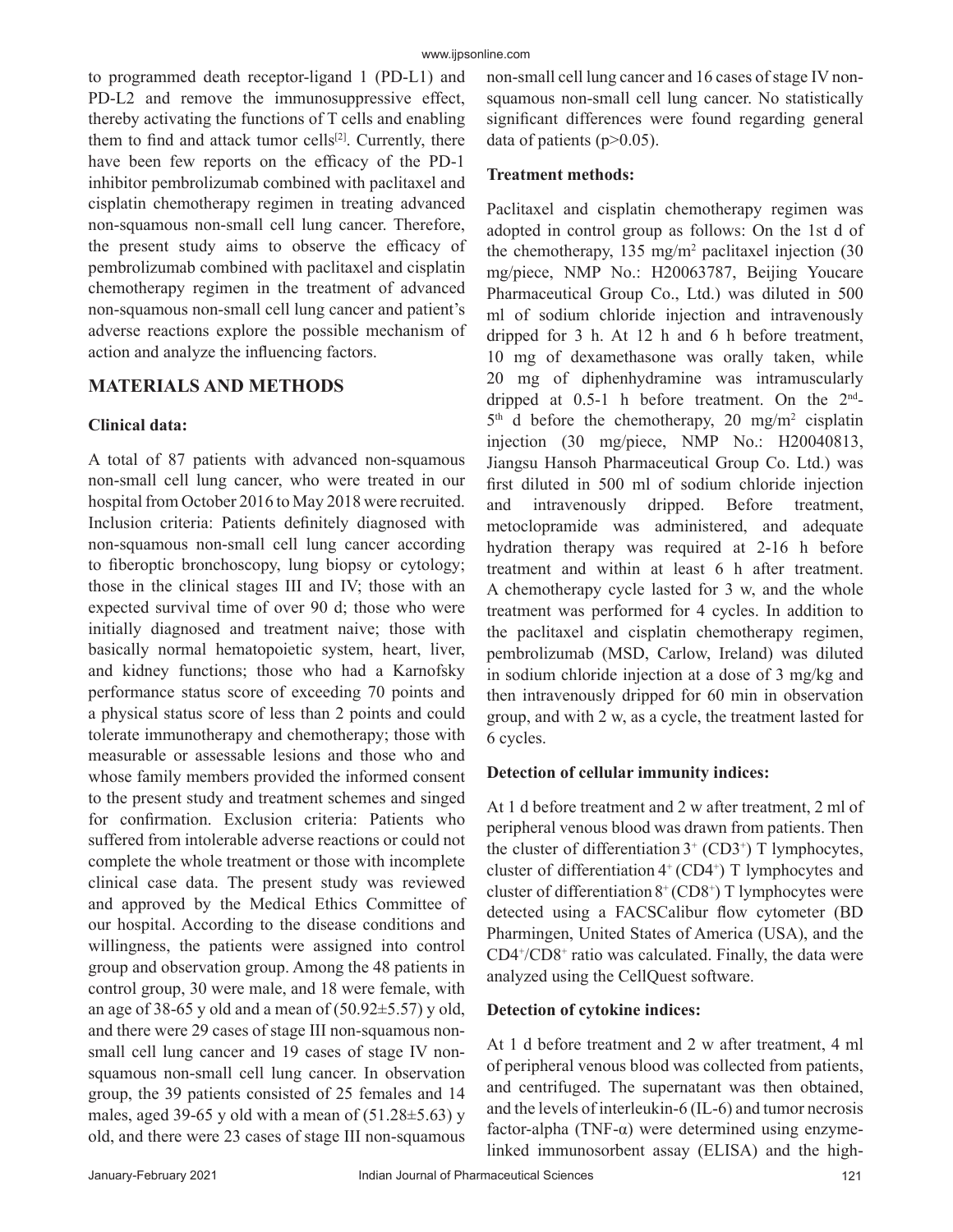sensitivity IL-6 ELISA kit (ab46042, Abcam, USA) and human TNF-α ELISA kit (ab181421, Abcam, USA).

## **Evaluation of therapeutic effects and adverse reactions:**

At 2 w after treatment, with reference to Response evaluation criteria in solid tumors (RECIST) 1.1, complete disappearance of measurable lesions with the short diameter of pathological lymph nodes decreased to 10 mm for more than 4 w was defined as complete response (CR), a  $\geq$ 30 % decrease in the sum of the diameters of measurable lesions for more than 4 w, as partial response (PR), a  $\geq$ 20% increase in the maximum diameter of measurable lesions or appearance of one or more new lesions as progressive disease (PD), and neither sufficient decrease in the target lesions to qualify for PR nor sufficient increase in them to qualify for PD for more than 4 w, as stable disease (SD). The disease control rate was calculated as follows: disease control rate=CR rate+PR rate+SD rate. The adverse reactions of the patients were observed.

# **Re-examination and follow-up:**

Computed tomography (CT) re-examination was performed once monthly, and the patients were followed up once at least every 3 mo until the death of patients or 2 y after treatment. The progression-free survival (PFS), overall survival (OS), 1 y OS rate, and 2 y OS rate of the patients were mainly evaluated. PFS referred to the duration from the start of treatment to recurrence, while OS meant the duration from the start of treatment to the death of patients or the deadline of follow-up.

# **Statistical analysis:**

Data were analyzed using Statistical Package for the Social Sciences (SPSS) 16.0 software. Quantitative data were represented as ( $χ±s$ ), and they were compared between groups by independent samples t test and at different time points using paired *t* test. Numerical data were expressed as n  $(\%)$  and compared with  $\chi^2$  test.

|  |  | TABLE 1: CELLULAR IMMUNITY INDICES (X±s) |  |
|--|--|------------------------------------------|--|
|  |  |                                          |  |

Log-rank test (Mantel-Cox test) was performed using GraphPad Prism software to compare the survival time and survival rate, and survival curves were plotted by the Kaplan-Meier method. The test level was set as  $\alpha$ =0.05, and two-sided p<0.05 was considered to be statistically significant.

# **RESULTS AND DISCUSSION**

Compared with those before treatment, the CD3<sup>+</sup> T lymphocytes, CD4<sup>+</sup> lymphocytes and CD4<sup>+</sup>/CD8<sup>+</sup> ratio rose, whereas the CD8+ T lymphocytes declined in both groups after treatment, and the intragroup differences between the two time points were statistically significant ( $p$ <0.05). Before treatment, no statistically significant differences were observed between the two groups  $(p>0.05)$ . After treatment, observation group had more  $CD3<sup>+</sup>$  T lymphocytes and  $CD4<sup>+</sup>$  T lymphocytes and a higher  $CD4^{\dagger}/CD8^{\dagger}$  ratio than control group (p<0.05) (Table 1).

After treatment, the levels of IL-6 and TNF-α dropped in both groups compared with those before treatment  $(p<0.05)$ . Before treatment, there were no statistically significant differences between the two groups ( $p$  $>$ 0.05), and the levels of IL-6 and TNF- $\alpha$  in observation group were lower than those in control group after treatment (p<0.05) (Table 2).

There were no case of CR, 9 cases of PR, 16 cases of SD and 23 cases of PD, and the disease control rate was 52.08 % in control group. Observation group had 4 cases of CR, 12 cases of PR, 13 cases of SD and 10 cases of PD, with a disease control rate of 74.36 %. The short-term efficacy in observation group was better than that in control group  $(p<0.05)$  (Table 3).

The incidence rate of adverse reactions in observation group and control group were 62.50 % and 71.79 %, respectively (p>0.05) (Table 4).

Observation group and control group had a median PFS of 5.8 mo and 11.7 mo, a median OS of 13.5 mo and 20.4 mo, 1 y OS rate of 31.25 % and 53.85 %, and 2 y

| Group                               | Time             | $CD3^{+}$ (%)    | $CD4^{+}$ (%)    | $CD8^+(%)$       | CD4+/CD8+ ratio |
|-------------------------------------|------------------|------------------|------------------|------------------|-----------------|
|                                     | Before treatment | $57.83 \pm 5.96$ | $25.74 \pm 3.16$ | $29.45 \pm 3.37$ | $0.90 \pm 0.21$ |
| Control group (n=48)                | After treatment  | $60.49 \pm 6.12$ | $27.38 \pm 3.35$ | $28.02 \pm 3.24$ | $1.01 \pm 0.24$ |
| Observation group                   | Before treatment | $57.61 \pm 5.78$ | $25.62 \pm 3.09$ | $29.73 \pm 3.32$ | $0.89 \pm 0.21$ |
| $(n=39)$                            | After treatment  | $66.72 \pm 6.85$ | $30.17 \pm 3.68$ | $22.84 \pm 2.95$ | $1.37 \pm 0.34$ |
| $t/p$ in the group before treatment |                  | 0.174/0.863      | 0.178/0.859      | 0.388/0.699      | 0.221/0.826     |
| $t/p$ in the group after treatment  |                  | 4.476/0.000      | 3.696/0.000      | 7.717/0.000      | 5.778/0.000     |
| $t/p$ in control group              |                  | 2.154/0.034      | 2.467/0.015      | 2.119/0.037      | 2.390/0.019     |
| $t/p$ in observation group          |                  | 6.348/0.000      | 5.913/0.000      | 9.688/0.000      | 7.501/0.000     |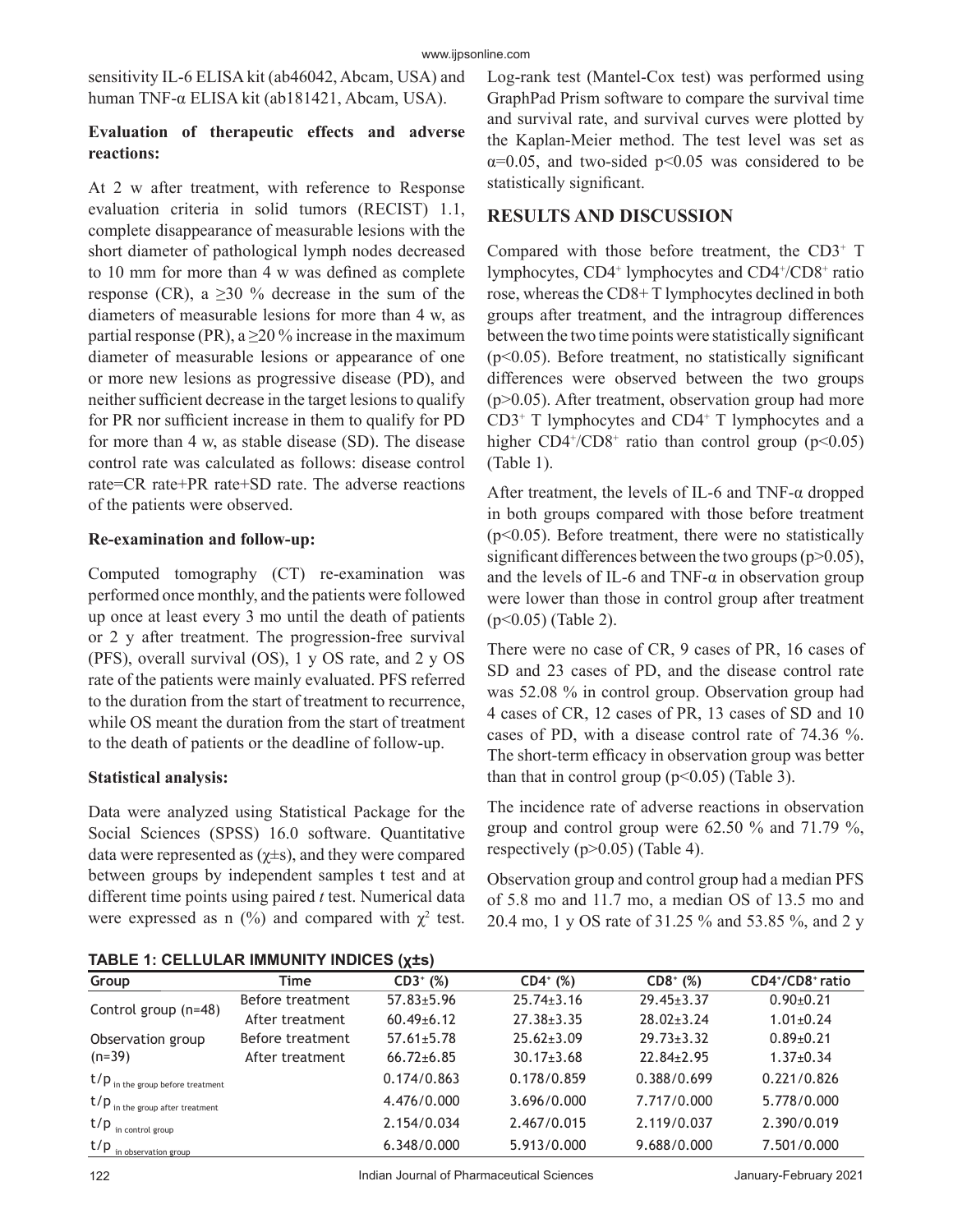OS rate of 10.42 % and 33.33 %, respectively  $(p<0.5)$  $(fig. 1)$ .

With all the factors as independent variables, and the disease control and progression of patients as the dependent variables, the independent variables were assigned as follows: age:  $\geq 50$  y old=1 and <50 y old=0, sex: male=1 and female=2, clinical stage: stage IV=1 and stage III=0,  $CD3+T$  lymphocytes:  $\geq$ 58.00 %=1 and  $58.00\% = 0$ , CD4<sup>+</sup> T lymphocytes:  $\ge 26.00\% = 1$  and  $\leq 26.00 \text{ %} = 0$ , CD8<sup>+</sup> T lymphocytes:  $\geq 30.00 \text{ %} = 1$  and  $\leq 30.00$  %=0, CD4<sup>+</sup>/CD8<sup>+</sup> ratio:  $\geq 0.90=1$  and  $\leq 0.90=0$ , IL-6:  $\geq$ 90.00 ng/l=1 and <90.00 ng/l=0, TNF-α:  $\geq$ 390.00 ng/l=1 and <390.00 ng/l=0, nuclear factor-κB (NF-κB):  $\geq$ 5.00 ng/l=1 and <5.00 ng/l=0, and treatment methods: paclitaxel and cisplatin chemotherapy regimen=1 and pembrolizumab combined with paclitaxel and cisplatin chemotherapy regimen=0. According to the logistic multivariable regression analysis results, the decreased CD4+ /CD8+ ratio, increased TNF-α level and chemotherapy were the risk factors for the disease progression in patients with advanced non-squamous non-small cell lung cancer (p<0.05) (Table 5).

All the factors were taken as independent variables, and the survival and death of patients were set as dependent

|  | TABLE 2: CYTOKINE INDICES (X±s) |  |
|--|---------------------------------|--|
|--|---------------------------------|--|

variables. The assignment of the independent variables was the same as that in 2.6. It was found through the logistic multivariable regression analysis that the clinical stage IV, decreased CD4+/CD8+ ratio, increased TNF- $\alpha$  level and chemotherapy were the risk factors for the death of patients with advanced non-squamous nonsmall cell lung cancer within 2 y ( $p<0.05$ ) (Table 6).

There are unbalanced proportions of lymphocyte subpopulations in the peripheral blood in lung cancer patients, which suggests cellular immunosuppression. Therefore, immunotherapy has been extensively applied to the treatment of lung cancer in recent years[3]. When binding to its ligands PD-L1 and PD-L2, PD-1, expressed on activated T lymphocytes, can repress the activation of T cells, further inhibiting the anti-tumor immune response, whereas anti-PD-1 monoclonal antibody is able to bind to PD-1 to relieve the immunosuppressive state of T lymphocytes, thereby restoring their anti-tumor effect<sup>[4]</sup>. Normally,  $CD3^+$  T lymphocytes represent mature T lymphocytes in the peripheral blood, while CD4+ helper T lymphocytes can promote the proliferation and differentiation of immune cells and coordinate the interactions among immune cells, so as to participate in regulating immune responses. CD8+ inhibitory T lymphocytes can suppress

| Group                               | $\mathbf{v}$<br>Time | $IL-6$ (ng/l)    | TNF- $\alpha$ (pg/ml) |
|-------------------------------------|----------------------|------------------|-----------------------|
| Control group (n=48)                | Before treatment     | 89.84±9.07       | 391.56±40.23          |
|                                     | After treatment      | 78.26±7.93       | $276.38 \pm 28.45$    |
| Observation group (n=39)            | Before treatment     | $90.05 \pm 9.12$ | 387.69±39.91          |
|                                     | After treatment      | $51.37 \pm 5.29$ | $92.41 \pm 10.07$     |
| $t/p$ in the group before treatment |                      | 0.107/0.915      | 0.448/0.655           |
| $t/p$ in the group after treatment  |                      | 18.140/0.000     | 38.439/0.000          |
| $t/p$ in control group              |                      | 6.659/0.000      | 16.195/0.000          |
| $t/p$ in observation group          |                      | 22.911/0.000     | 44.800/0.000          |

| TABLE 3: SHORT-TERM THERAPEUTIC EFFECTS (n (%)) |          |           |           |            |                      |  |  |
|-------------------------------------------------|----------|-----------|-----------|------------|----------------------|--|--|
| Group                                           | CR       | PR        | <b>SD</b> | <b>PD</b>  | Disease control rate |  |  |
| Control group $(n=48)$                          | 0(0.00)  | 9(18.75)  | 16(33.33) | 23 (47.92) | 25 (52.08)           |  |  |
| Observation group (n=39)                        | 4(10.26) | 12(30.77) | 13(33.33) | 10(25.64)  | 29 (74.36)           |  |  |
| $x^2$                                           |          |           | 9.026     |            | 4.535                |  |  |
| p                                               | 0.029    |           |           |            | 0.033                |  |  |

### **TABLE 4: ADVERSE REACTIONS (n (%))**

|            |          | kidney damage |          | toxicity | toxicity |            |
|------------|----------|---------------|----------|----------|----------|------------|
| 11 (22.92) | 7(14.58) | 4(8.33)       | 8(16.67) | 0(0.00)  | 0(0.00)  | 30(62.50)  |
| 7(17.95)   | 4(10.26) | 2(5.13)       | 9(23.08) | 4(10.26) | 2(5.13)  | 28 (71.79) |
|            |          |               |          |          |          | 0.837      |
|            |          |               |          |          |          | 0.360      |
|            |          |               |          |          |          |            |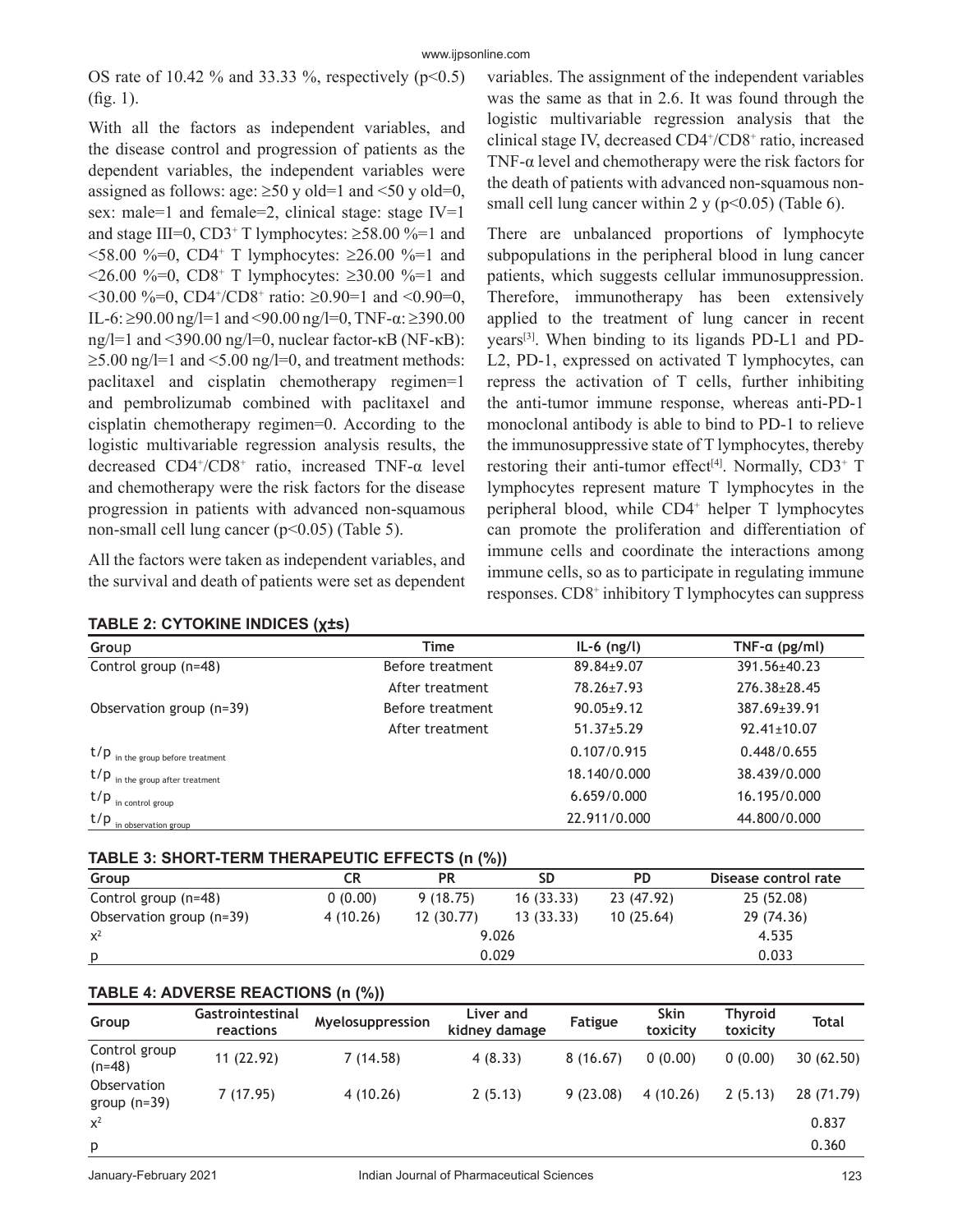

**Fig. 1: Survival curves (▬) control group, (▬) observational group**

| TABLE 5: INFLUENCING FACTORS FOR SHORT-TERM THERAPEUTIC EFFECTS |  |  |
|-----------------------------------------------------------------|--|--|
|-----------------------------------------------------------------|--|--|

| <b>Factor</b>     | ß        | <b>SE</b> | Wald  | p     | OR (95 % CI)           |
|-------------------|----------|-----------|-------|-------|------------------------|
| Age               | 0.593    | 0.406     | 1.749 | 0.325 | 1.952 (0.873~2.465)    |
| Gender            | 0.685    | 0.574     | 2.136 | 0.678 | $1.234(0.411-1.637)$   |
| Clinical stage    | 0.852    | 0.637     | 2.325 | 0.081 | $2.946(2.163-3.795)$   |
| $CD3+$            | $-0.457$ | 0.349     | 2.618 | 0.364 | $0.783(0.246 - 1.452)$ |
| $CD4^+$           | $-0.846$ | 0.715     | 2.072 | 0.297 | 1.541 (0.985~2.093)    |
| $CD8+$            | 0.798    | 0.683     | 1.569 | 0.432 | $1.157(0.628-1.764)$   |
| CD4+/CD8+ ratio   | $-1.125$ | 0.992     | 2.738 | 0.000 | $0.692(0.214-0.939)$   |
| $IL-6$            | 0.571    | 0.468     | 1.294 | 0.516 | $0.839(0.347-1.582)$   |
| $TNF - \alpha$    | 2.934    | 0.887     | 3.452 | 0.006 | 2.556 (1.759~3.241)    |
| $NF - KB$         | 0.475    | 0.326     | 1.817 | 0.135 | 1.738 (0.259~2.847)    |
| Treatment methods | 1.782    | 0.965     | 2.671 | 0.013 | $3.145(1.826 - 5.374)$ |

### **TABLE 6: INFLUENCING FACTORS FOR LONG-TERM THERAPEUTIC EFFECTS**

| <b>Factor</b>     | ß        | <b>SE</b> | Wald  |       | OR (95 % CI)           |
|-------------------|----------|-----------|-------|-------|------------------------|
|                   |          |           |       | p     |                        |
| Age               | 0.647    | 0.518     | 2.015 | 0.439 | $1.754(0.658-3.027)$   |
| Gender            | 0.791    | 0.623     | 2.487 | 0.154 | $1.468(0.502 - 2.169)$ |
| Clinical stage    | 1.154    | 0.989     | 3.261 | 0.006 | 3.225 (2.136~4.574)    |
| $CD3+$            | $-0.837$ | 0.749     | 2.358 | 0.384 | $0.961(0.449-1.852)$   |
| $CD4^+$           | $-0.626$ | 0.535     | 3.192 | 0.405 | $1.368(0.873 - 2.416)$ |
| $CD8+$            | 0.739    | 0.627     | 1.463 | 0.136 | $1.557(0.759 - 1.861)$ |
| CD4+/CD8+ ratio   | $-1.145$ | 0.892     | 1.738 | 0.001 | $0.783(0.328-0.925)$   |
| $IL-6$            | 2.834    | 0.687     | 6.459 | 0.247 | $2.015(0.869 - 3.443)$ |
| TNF- $\alpha$     | 1.053    | 0.934     | 4.725 | 0.003 | 2.348 (1.673~3.759)    |
| $NF - KB$         | 0.593    | 0.458     | 1.304 | 0.210 | $0.895(0.427 - 1.956)$ |
| Treatment methods | 1.379    | 0.892     | 2.248 | 0.009 | 3.426 (2.015~4.893)    |

immune responses and further help tumor cells to evade the immune attack in organisms, thus promoting the development and progression of tumors. The low CD4+ / CD8+ ratio, an evaluation index for immune disorders in the body, suggests cellular immunosuppression. According to the results of this study, pembrolizumab, a PD-1 inhibitor, helps to make the disordered T lymphocyte subpopulations closer to balance faster and

restore their functions in patients with advanced nonsquamous non-small cell lung cancer. These results are consistent with the effects of pembrolizumab on the T lymphocytes in advanced non-small lung cancer reported previously<sup>[5]</sup>.

Under normal conditions, TNF-α produced by mononuclear phagocytes has beneficial effects on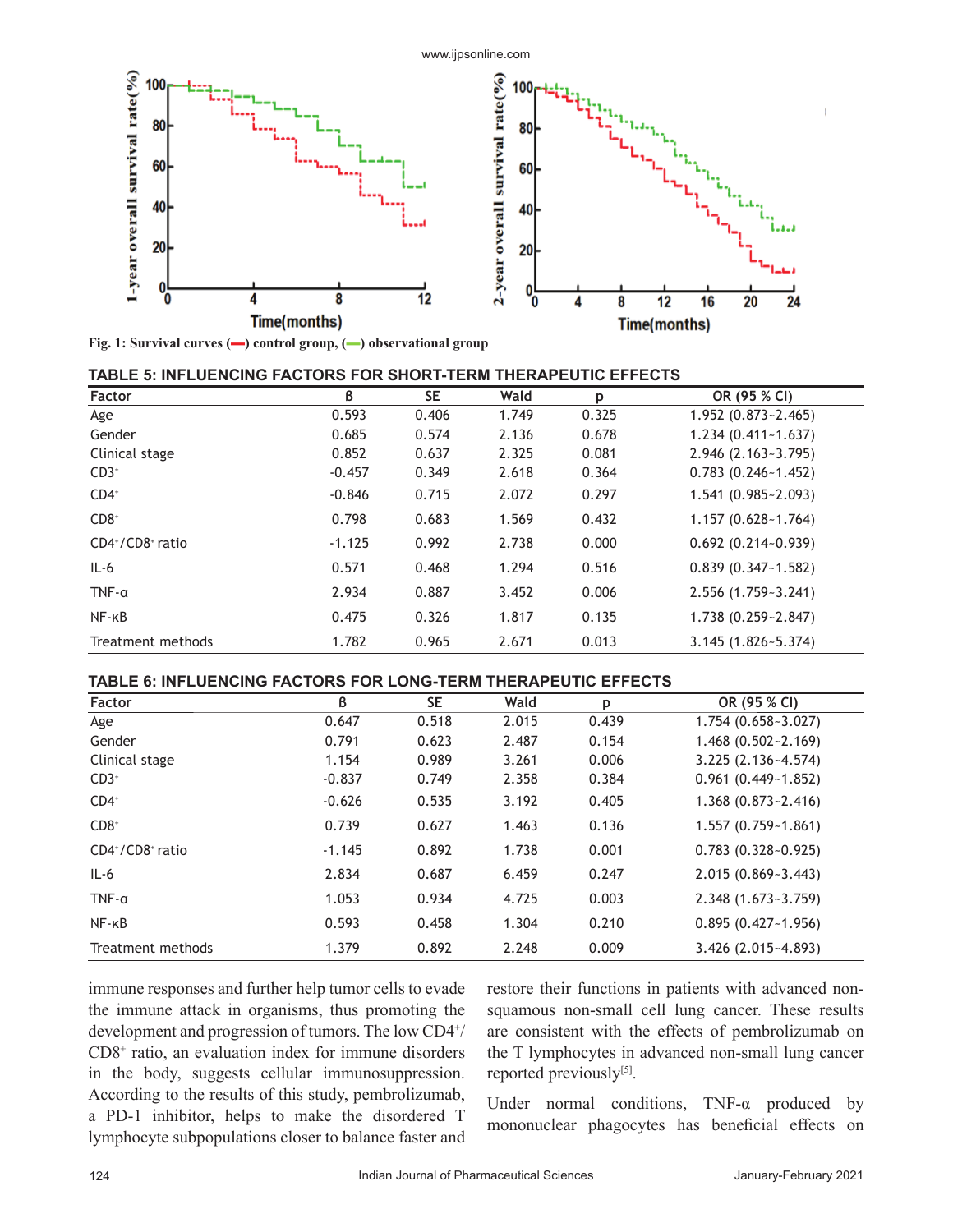organisms, such as anti-infection and anti-tumor effects. However, pathologically, large quantities of TNF- $\alpha$  cannot only directly damage cells, but also stimulate immune cells to generate pro-inflammatory mediators such as IL-1, IL-6 and IL-8, so as to enhance inflammatory cascades. Thus,  $TNF-\alpha$  is involved in the inflammation and shock reactions, and promotes the growth, proliferation, invasion, metastasis and angiogenesis of tumor cells<sup>[6]</sup>. It has long been confirmed that IL-6 can accelerate the progression of inflammation, induce the growth and differentiation of tumor cells, but inhibit their apoptosis. Besides, it is able to promote tumor angiogenesis, but repress the anti-tumor immune function in organisms<sup>[7]</sup>. The levels of TNF- $\alpha$  and IL-6 obviously rise in the serum of patients with lung cancer[8]. In the present study, the patients with advanced non-squamous non-small cell lung cancer had higher levels of TNF-α and IL-6 in the serum before treatment, corresponding with the early study reports. The levels of TNF-α and IL-6 declined after treatment, and the decreases were greater in the patients administered with the PD-1 inhibitor pembrolizumab. The reason may be that the proliferation, differentiation and other biological behaviors of tumor cells are repressed due to the attack and killing by immune cells after the removal of immunosuppression in patients, so that their secreted toxic metabolites are decreased to a large extent, thereby alleviating the activation of mononuclear phagocytes and obviously lowering the levels of TNF-α and IL-6. Moreover, a low level of TNF- $\alpha$  is likely to resist tumors and inhibit the secretion of IL-6. Different from the above reason, it was inferred in the study of Zheng *et al.*<sup>[9]</sup> that the decrease in TNF- $\alpha$  and IL-6 levels may be closely associated with the different treatment cycles and detection time. In this study, the treatment cycle was longer and the immune function of the body had been restored to the best state in the time of detection, while the decreases were probably caused by the stress response of the body to the treatment after 2 cycles in the study of Zheng *et al.*[9].

Pembrolizumab, as a second-line therapy regimen, has long been corroborated to have significant efficacy and favorable safety and tolerability for non-small cell lung cancer<sup>[10]</sup>. A recent study demonstrated that pembrolizumab combined with platinumbased chemotherapeutics, as the first-line treatment scheme of advanced non-small lung cancer, is more effi cacious than pembrolizumab or platinum-based chemotherapeutics, and it prolongs the survival time of patients and raises the survival rate, without increasing the incidence rate of severe adverse reactions $[11]$ . The above conclusions support the results of the short-term efficacy, adverse reactions and long-term prognosis in this study. According to the logistic multivariable regression analysis results, a lower CD4+/CD8+ ratio, a higher TNF- $\alpha$  level and chemotherapy were the risk factors for the poor short-term efficacy and long-term prognosis in patients with advanced non-squamous nonsmall cell lung cancer ( $p<0.05$ ), and the clinical stage IV was also a risk factor for the unfavorable long-term prognosis of patients ( $p$ <0.05). A lower CD4<sup>+</sup>/CD8<sup>+</sup> ratio indicates cellular immunosuppression, and the immunosuppression in patients cannot be eliminated by chemotherapy, so that immune cells fail to exert an anti-tumor effect. Previously, some scholars reported that TNF-α can serve as an important marker for the poor chemotherapy response and prognosis<sup>[12]</sup>. Clinical stage is a vital basis for the judgment of non-small cell lung cancer conditions and the selection of treatment regimens, and numerous clinical data have shown that a later clinical stage is more harmful for surgical treatment, shortening the survival time and lowering the survival rate of patients $[13]$ .

In summary, pembrolizumab combined with paclitaxel and cisplatin chemotherapy regimen can relieve the cellular immunosuppression and alleviate inflammatory response to improve the short-term efficacy and longterm prognosis, without raising the incidence rate of severe adverse reactions in the treatment of advanced non-squamous non-small cell lung cancer, thereby providing new guidance for the selection of treatment schemes for advanced non-squamous non-small cell lung cancer. In the future, the sample size will be further enlarged, and the optimal use time and dose of pembrolizumab and chemotherapy drugs will be also delved into and aiming to lay a foundation for formulating the individualized treatment regimens.

### **Acknowledgements:**

None

### **Conflict of interests:**

The authors declared no conflict of interest.

### **REFERENCES**

- 1. Zheng Y, Li Y, Liu X, Zhang R, Wang Z, Sun H, *et al*. A phase III, multicenter randomized controlled trial of neo-adjuvant chemotherapy paclitaxel plus cisplatin versus surgery alone for stage IIA–IIIB esophageal squamous cell carcinoma. J Thorac Dis 2017;9(1):200-4.
- 2. Toulmonde M, Penel N, Adam J, Chevreau C, Blay JY, Le Cesne A, et al. Use of PD-1 targeting, macrophage infiltration, and IDO pathway activation in sarcomas: a phase 2 clinical